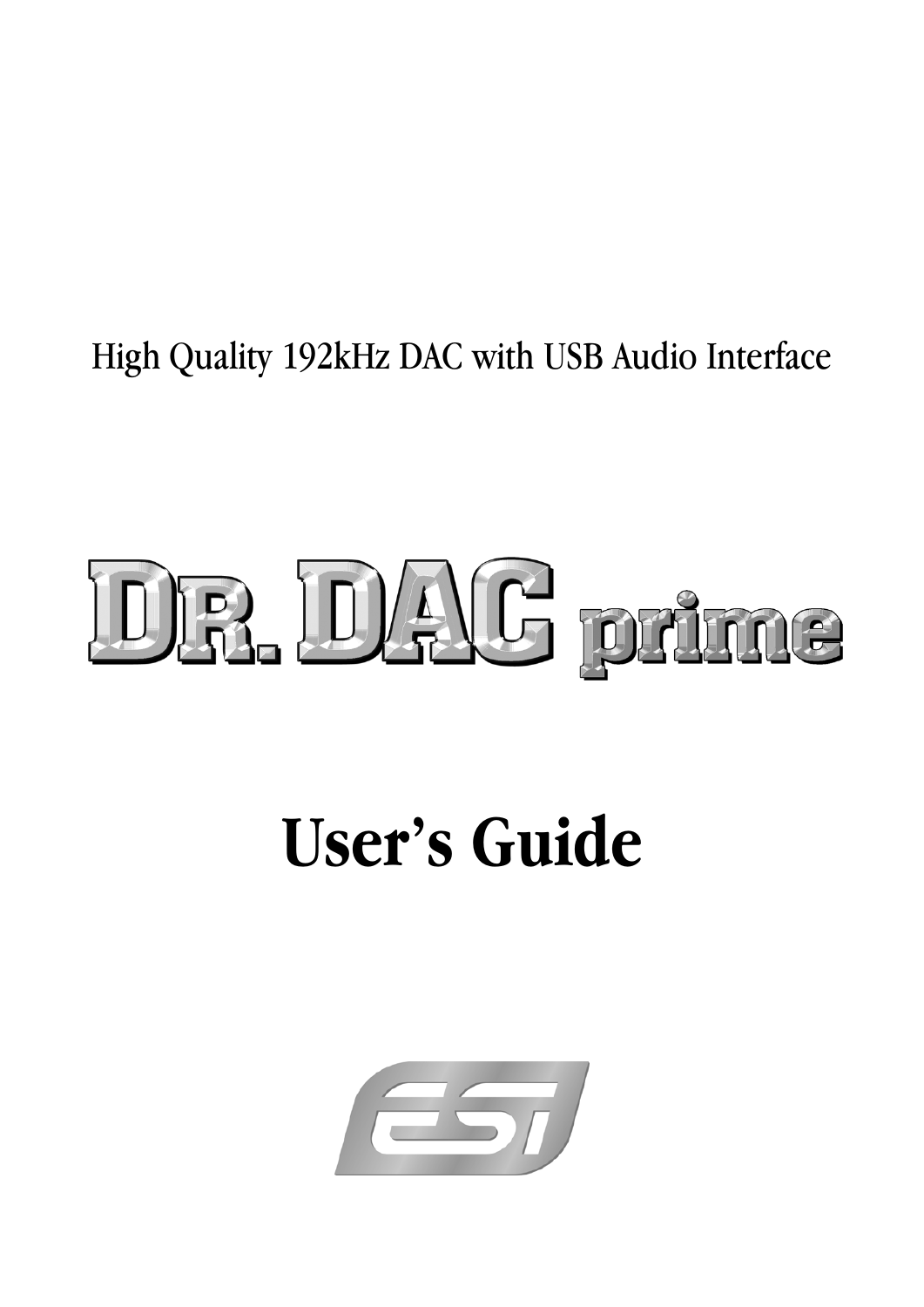## **ESI - Copyright © 2009-2011**

Revision 3, October 2011

**www.esi-audio.com**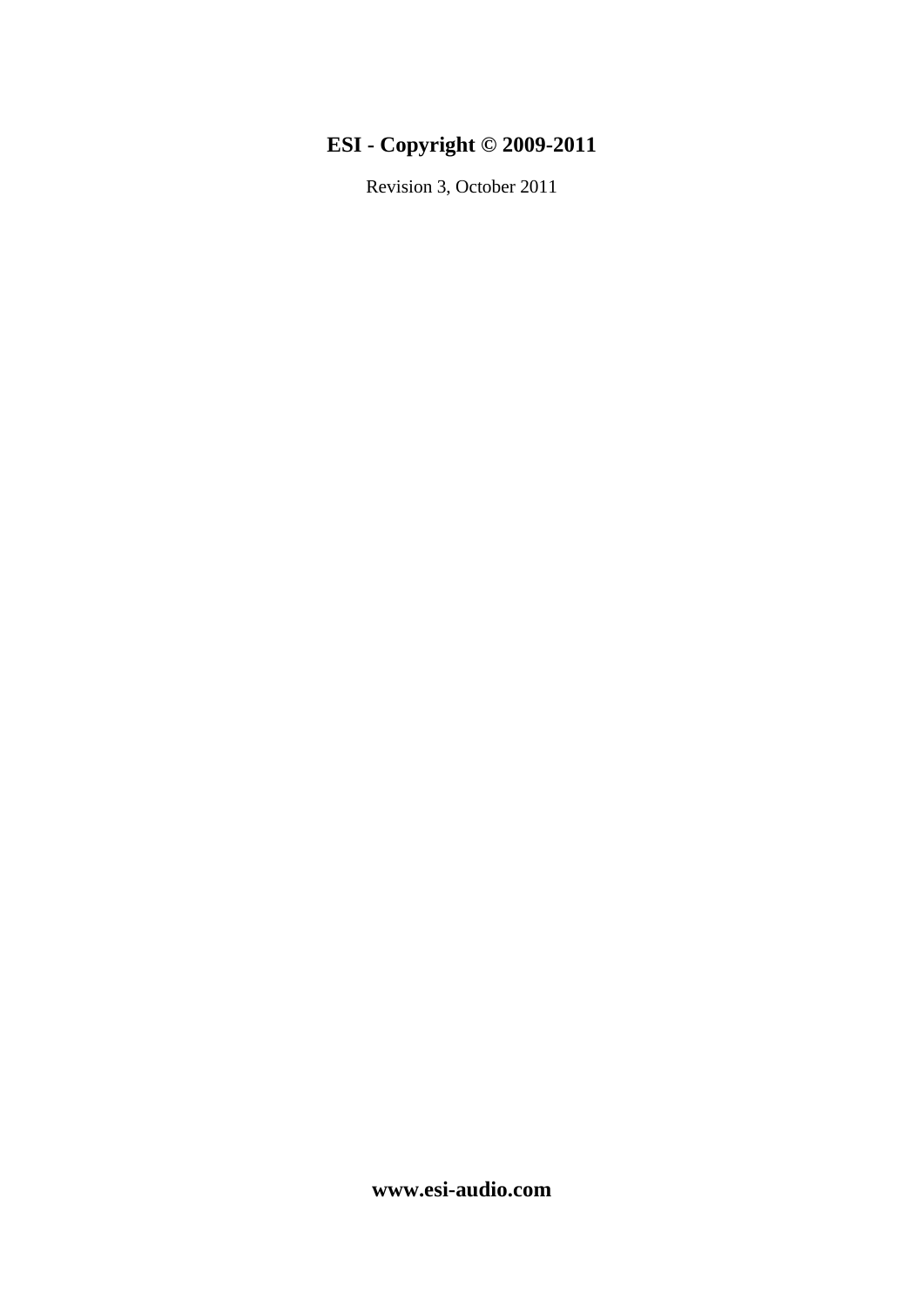# **INDEX**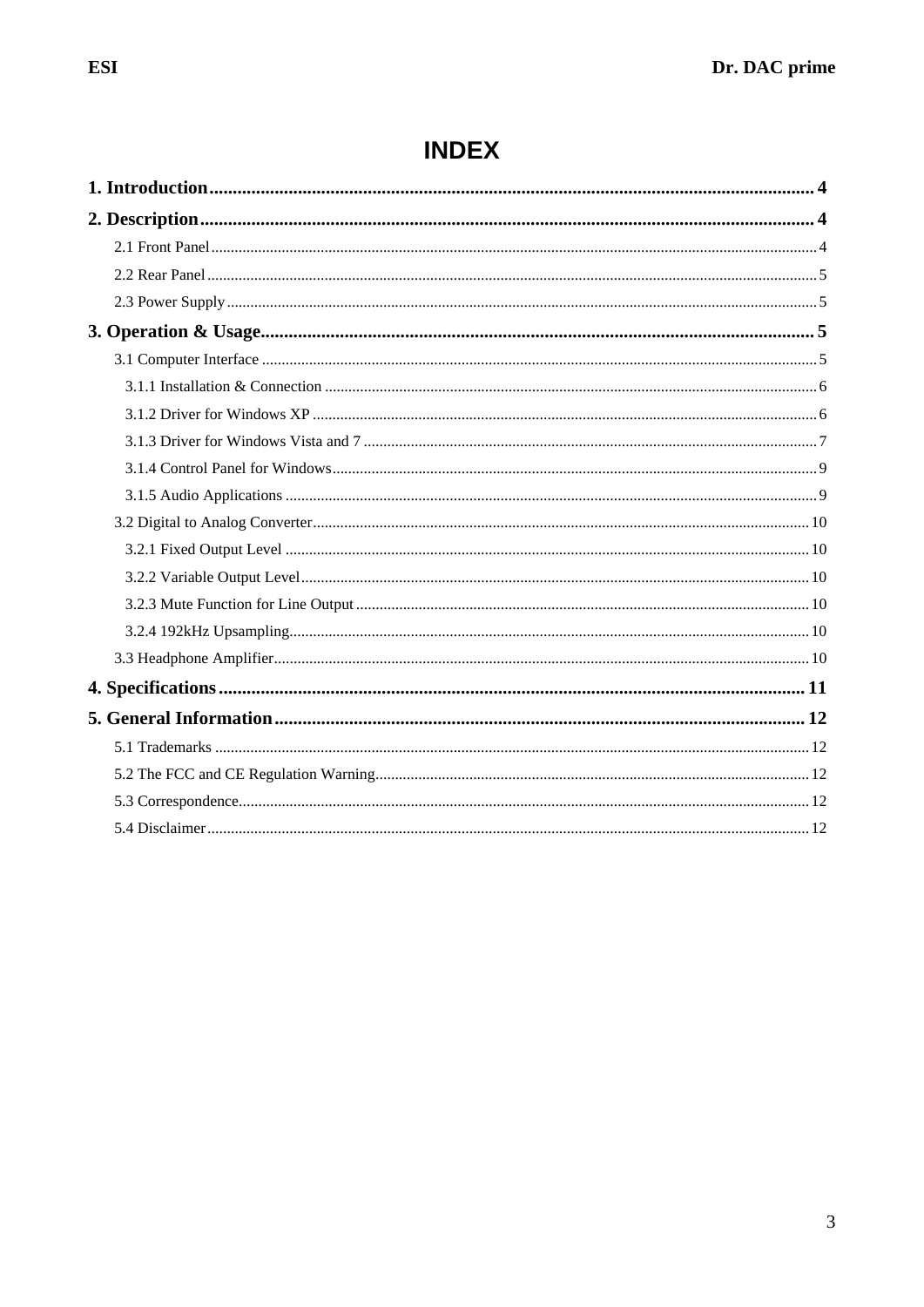# **1. Introduction**

Thank you for choosing the ESI Dr. DAC prime.

Dr. DAC prime provides everything you need in order to listen to digital music with pristine audio quality on the road or at your home. Dr. DAC prime works with up to 24bit/192kHz and is not only equipped with both an optical (via the included miniplug-toslink adapter) and coaxial S/PDIF input but also with a full USB audio interface (up to 24bit/96kHz) for bit-perfect audio transfer. Optionally the incoming signal can be upsampled to 192kHz, using a TI SRC4382 high end sample rate converter. The actual analog output signal is generated by a TI PCM1796 DAC with 123dB(a) dynamic range, featuring a full differential output with 3 LME49860NA opamps (8 pin) which are conveniently placed on sockets. The built-in headphone amplifier provides 1/8" and 1/4" connectors. The line output volume can be adjusted or fixed to send out the maximum dynamic range. But Dr. DAC prime is much more: it provides line inputs (AKM AK5386 ADC with 110dB) as well as optical and coaxial S/PDIF inputs, allowing you to record your own signals with excellent audio quality. Dr. DAC prime works under Windows XP, Windows Vista/7 as well as Mac OS X even without the installation of any driver software – that's Plug & Play in perfection, it could not be more simple.

# **2. Description**

#### **2.1 Front Panel**



The front panel provides the following connectors and functions from left to right:

*POWER* **switch**: the *POWER* switch allows you to switch Dr. DAC prime *ON* or off (*STANDBY*).

*MUTE* **switch**: the *MUTE* switch allows you to mute the line output signal.

*UPSAMPLE* **switch**: this switch can be set to *192kHz* to enable upsampling of all incoming digital signals to 192kHz sample rate, to disable that function set it to *BYPASS*.

*SOURCE* **switch**: this 3-way switch allows you to select the signal source to be sent out through the line, headphone and S/PDIF digital outputs. It can be set to *ANALOG* (line input), *USB* (computer playback) or *DIGITAL* (optical or coaxial S/PDIF input).

*VOLUME* **knob**: this gain potentiometer allows you to control the output level of the headphone output as well as the line output (if the that has not been set to a fixed output level via the switch on the back panel).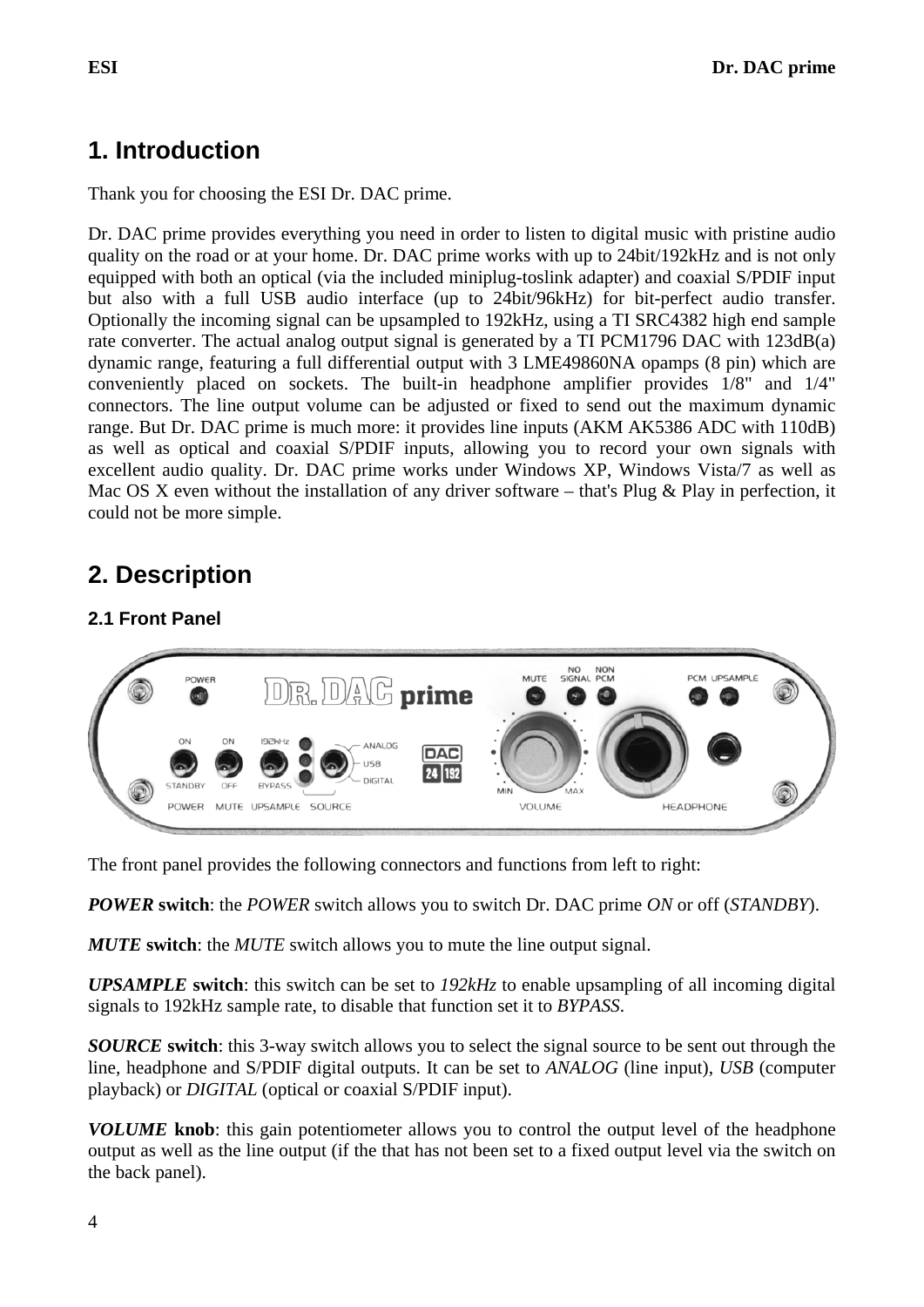*HEADPHONE* **outputs**: there is a 1/4" and a 1/8" TRS connector, allowing you to connect a headphone without the use of an adapter. Both headphone outputs send out the same signal.

#### **2.2 Rear Panel**



The rear panel provides the following connectors and functions from left to right:

*LINE OUTPUT* **connectors**: these two RCA connectors are the main analog line level output. For example, connect these to your active monitoring speakers or to your amplifier.

*LINE INPUT* **connectors**: the line input RCA connectors provide a stereo input. You can connect any analog source to this input (i.e. a CD player, tape deck, analog mixer, etc.).

*S/PDIF OPT+COAX* **digital in- and output**: the S/PDIF digital input and outputs are both provided as combo connectors supporting RCA connection for coxial signals as well as optical signals with miniplug-cables. To connect optical Toslink cables, you will need to use one of the (included) Tosling-miniplug adapters.



*USB* **connector**: the USB connector allows you to connect Dr. DAC prime to your computer with the supplied USB cable.

*DC INPUT* connector: this connector is used to connect the included external power supply (see section 2.3) with Dr. DAC prime.

*LINE OUTPUT LEVEL* **switch**: this switch allows you to fix the line output level (*FIX*) or set it to variable (*VAR* – see section 3.2 for more details).

#### **2.3 Power Supply**

Dr. DAC prime comes bundled with an external power supply (12V and 1.5A). It's required for operation of Dr. DAC prime. Please make sure to connect it to the unit before you start using it.

# **3. Operation & Usage**

#### **3.1 Computer Interface**

Dr. DAC prime works both standalone but also as a computer audio interface for recording and playback. One of the best features is its simplicity, you can simply plug in the unit with the provided USB cable to your Mac or PC. The hardware will automatically be detected and will be usable within seconds.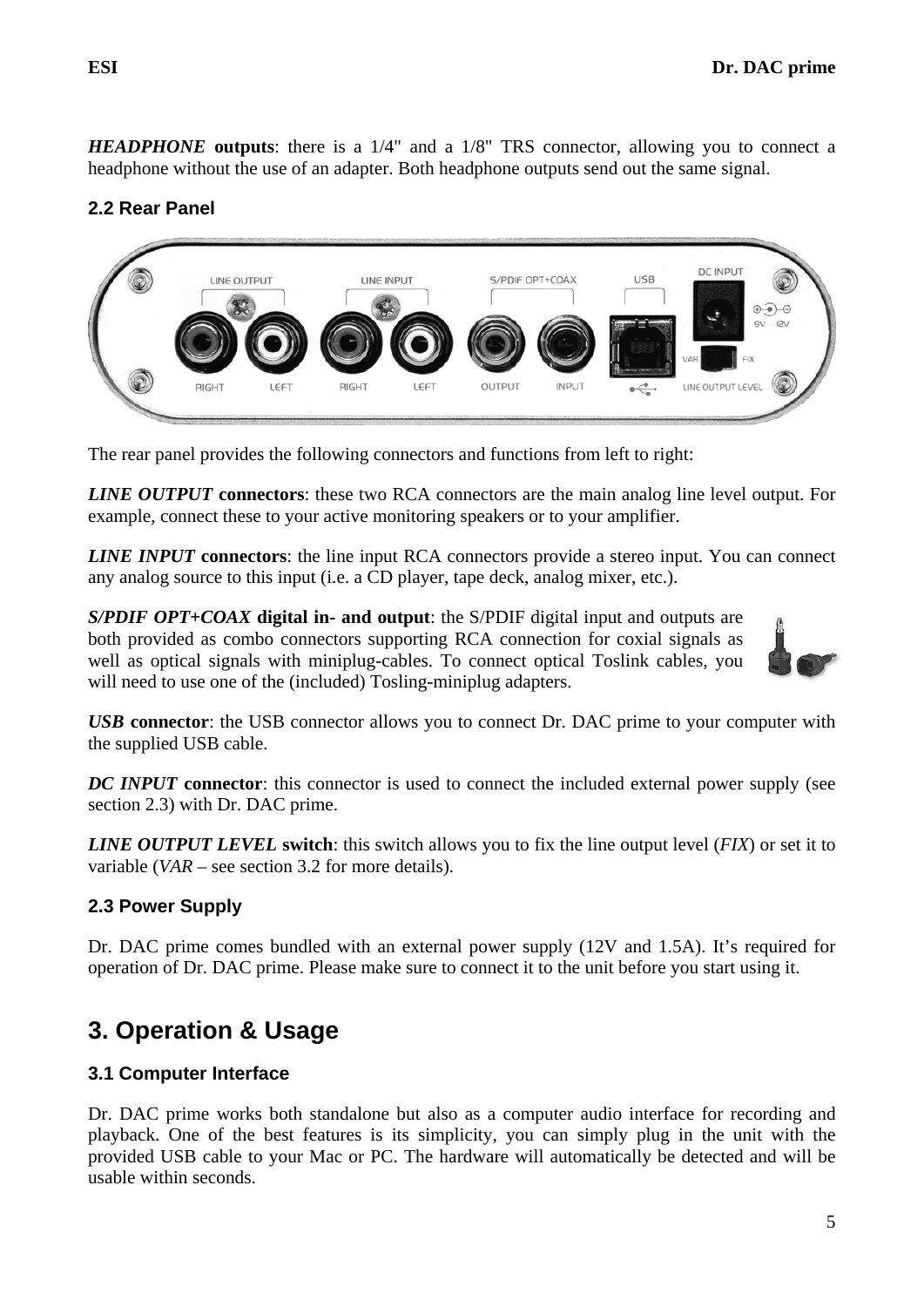#### **3.1.1 Installation & Connection**

Dr. DAC prime is simply connected to an available USB port of your computer. The supplied USB cable connects to the *USB* connector on the back panel of Dr. DAC prime. The other end of the cable is plugged it into your computer.



*USB port of a computer* 

After the connection of Dr. DAC prime, the operating system automatically detects it as a new hardware device. Modern operating systems like Windows XP, Vista/7 or Mac OS X usually detect the hardware directly and are installing the correct USB audio drivers automatically. You can use Dr. DAC prime instantly now.

#### **3.1.2 Driver for Windows XP**

Disconnect Dr. DAC prime before you install the driver if it has been connected already. Then launch *setup.exe* from the *Windows* folder of the included Installation CD or from a download of a recent driver from our website.

You will now see a dialog as shown on the left picture below. Click *Next*. You can define the target directory for the installation now. Confirm it with *Next*.

| 景 ESI - DrDACprime Audio Driver Setup |                                                                                                                                                                | 吴 ESI - DrDACprime Audio Driver Setup                                                                                                                                                                                                                        |
|---------------------------------------|----------------------------------------------------------------------------------------------------------------------------------------------------------------|--------------------------------------------------------------------------------------------------------------------------------------------------------------------------------------------------------------------------------------------------------------|
| $\odot$                               | Welcome to ESI - DrDACprime Audio Driver Setup program.<br>This program will install ESI - DrDACprime Audio Driver on your<br>computer.                        | <b>Destination Location</b>                                                                                                                                                                                                                                  |
|                                       | Before you continue, please disconnect your USB<br>audio device(s) from this computer system.<br>It is strongly recommended that you exit all Windows programs | Setup will install ESI - DrDACprime Audio Driver in the following folder.<br>To install into a different folder, click Browse and select another folder.<br>You can choose not to install ESI - DrDACprime Audio Driver by clicking Cancel to exit<br>Setup. |
|                                       | before running this Setup program.<br>Click Cancel to quit Setup and close any programs you have<br>running. Click Next to continue with the Setup program.    | Destination Folder<br>Browse<br>C:\Programme\ESI\DrDACprime                                                                                                                                                                                                  |
|                                       | Next<br>Cancel                                                                                                                                                 | Wise Installation Wizard®<br>Next<br>$\leq$ Back<br>Cancel                                                                                                                                                                                                   |

The installer now informs you that the driver installation will start as shown on the left picture below. Confirm this with *Next*. During the following process you will see a dialog box once or several times that informs you that the driver software has not passed Windows Logo testing. Please be assured that our drivers have been tested in various different ways and are OK to be used. Confirm any such dialog with *Continue Anyway*.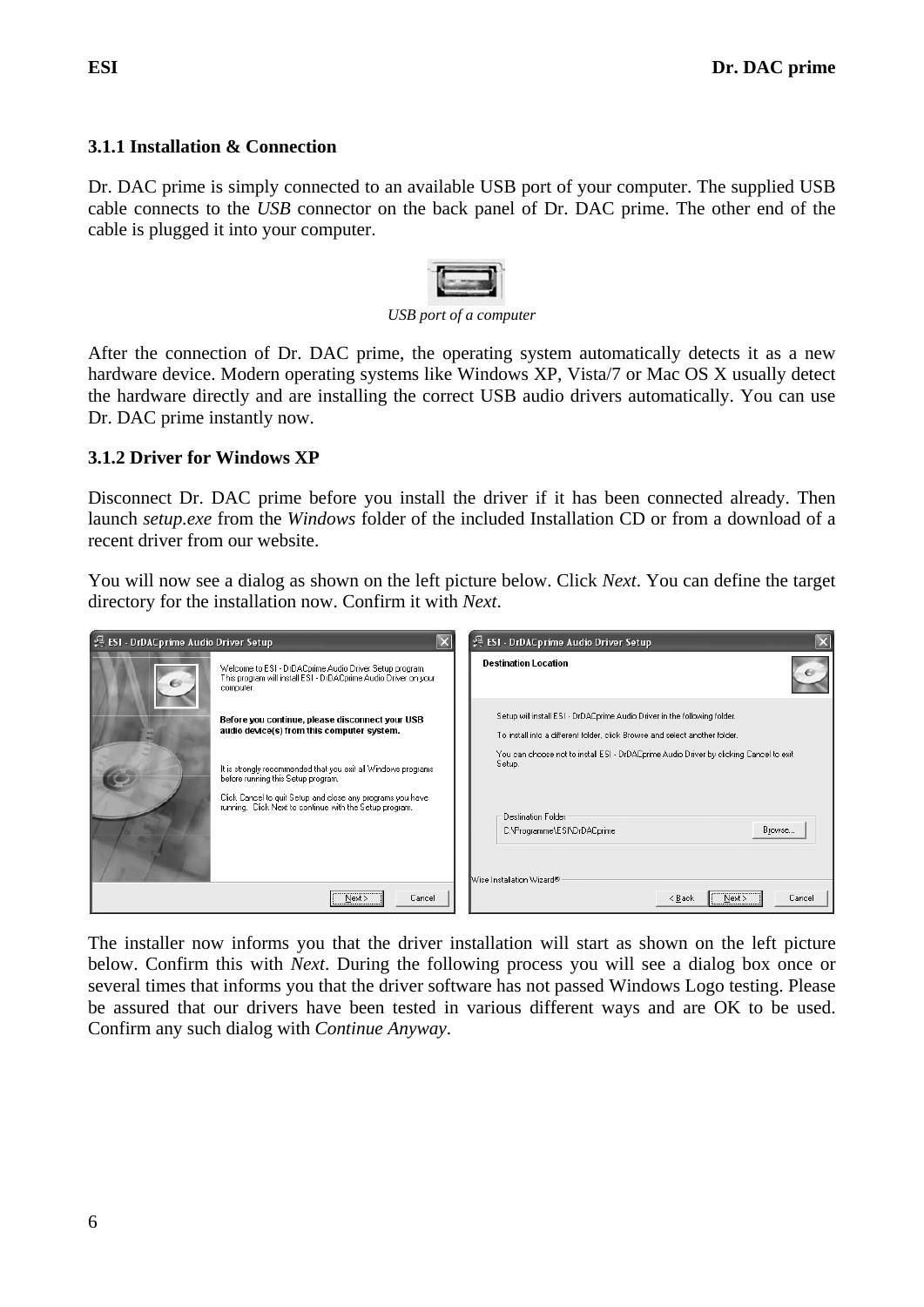

You will now be prompted to connect the hardware on the next dialog that is shown below on the left. Plug in Dr. DAC prime. Do not click *Next* yet. During the driver installation, Windows might again prompt you to confirm the Windows Logo testing dialog once or several times with *Continue Anway* before the driver installation is finalized.

|                                                                                                       | <b>Hardware Installation</b>                                                                                                                                                                                                                                                                                                                                                                                                                                                                                                                |
|-------------------------------------------------------------------------------------------------------|---------------------------------------------------------------------------------------------------------------------------------------------------------------------------------------------------------------------------------------------------------------------------------------------------------------------------------------------------------------------------------------------------------------------------------------------------------------------------------------------------------------------------------------------|
| <b>Information</b><br>To finish the installation connect your device to this computer and turn it on. | The software you are installing for this hardware:<br>DrDACprime Controller driver<br>has not passed Windows Logo testing to verify its compatibility<br>with Windows XP. [Tell me why this testing is important.]<br>Continuing your installation of this software may impair<br>or destabilize the correct operation of your system<br>either immediately or in the future. Microsoft strongly<br>recommends that you stop this installation now and<br>contact the hardware vendor for software that has<br>passed Windows Logo testing. |
| <br>OK<br>                                                                                            | STOP Installation<br>Continue Anyway                                                                                                                                                                                                                                                                                                                                                                                                                                                                                                        |

You can now finally click *OK* on the *Information* dialog and then proceed with *Continue Anyway* once or several times. The installation is now finished. To confirm this, please check if the ESI icon is displayed in the taskbar notification area as shown below.



If yes, the driver installation has been completed successfully.

#### **3.1.3 Driver for Windows Vista and 7**

Disconnect Dr. DAC prime before you install the driver if it has been connected already. Then launch *setup.exe* from the *Windows* folder of the included Installation CD or from a download of a recent driver from our website.

When launching the installation, Windows Vista / 7 might prompt a security message. Make sure to allow the installation. You will then see a dialog as shown on the left picture below. Click *Next*. You can define the target directory for the installation now. Confirm it with *Next*.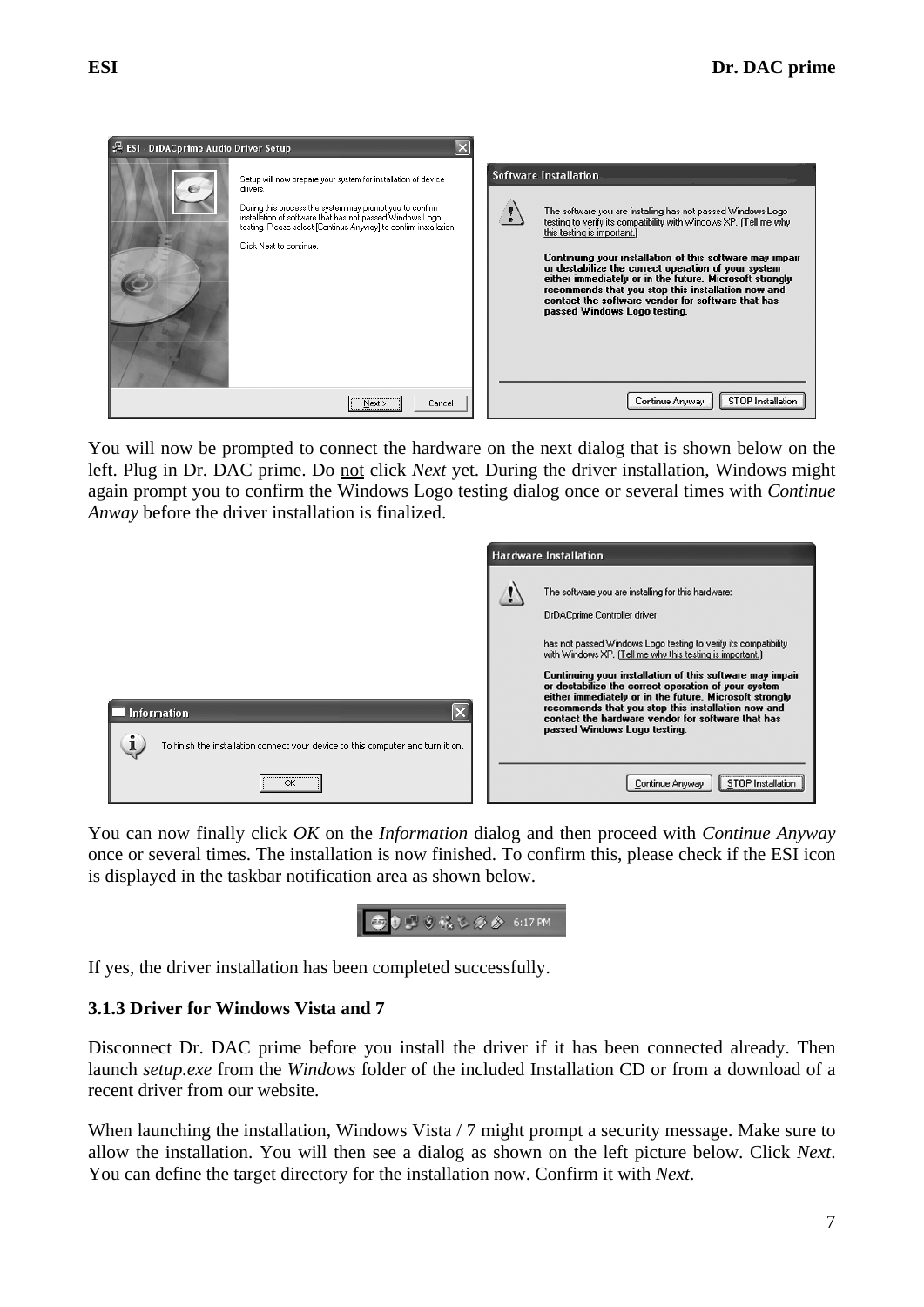

The installer now informs you that the driver installation will start as shown on the left picture below. Confirm this with *Next*. During the following process you will see a *Windows Security* dialog box once or several times that asks you for confirmation to install the driver software. Confirm any such dialog with *Install*.



You will now be prompted to connect the hardware on the next dialog that is shown below on the left. Plug in Dr. DAC prime. Do not click *Next* yet. Instead, wait a few seconds for the automatic device driver installation. You can monitor this in the task notification area where Windows Vista / 7 informs that the driver is installed via a bubble message box.



You can now finally click *OK* on the *Information* dialog. The installation is now finished. To confirm this, please check if the ESI icon is displayed in the taskbar notification area as shown below.

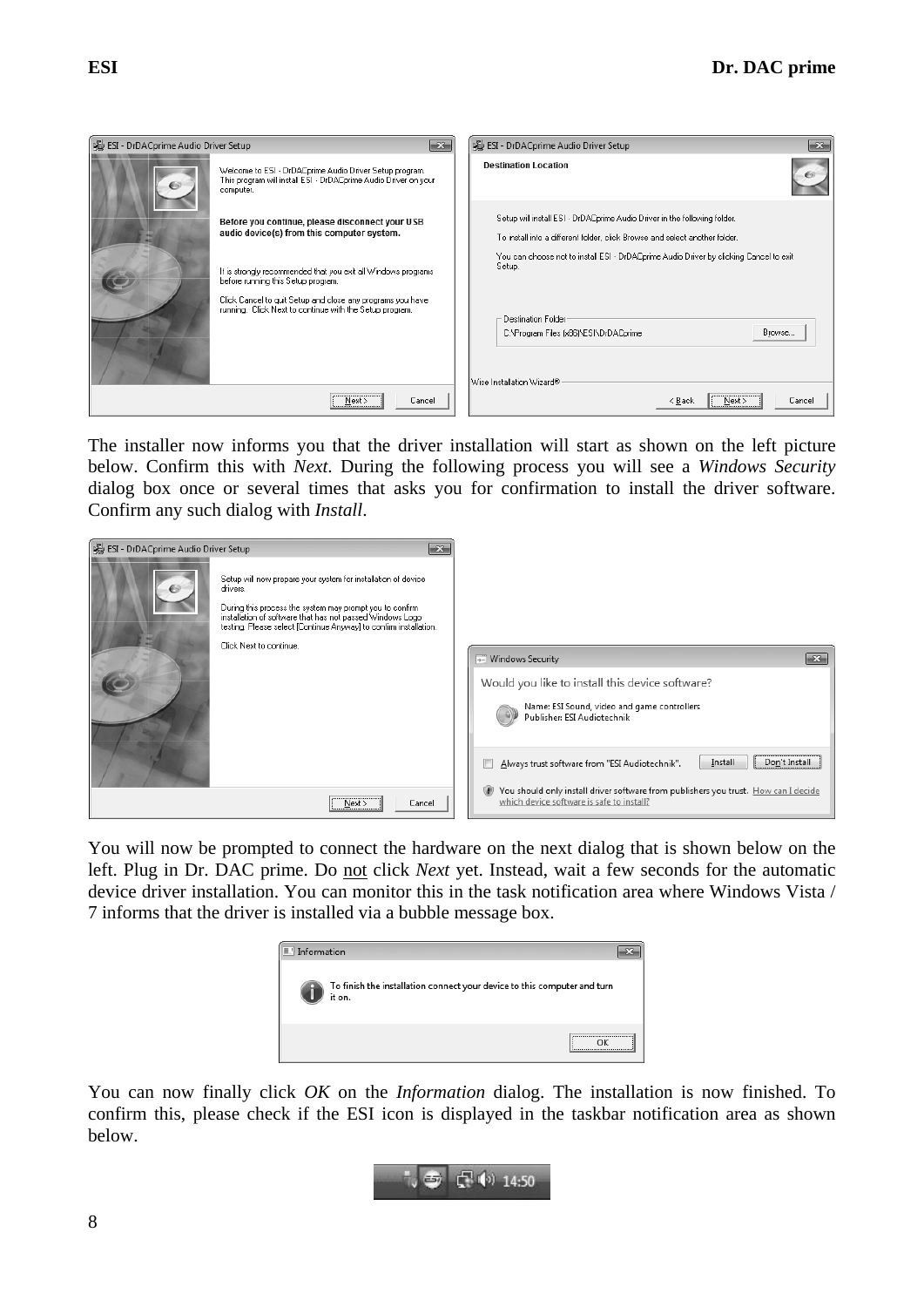If yes, the driver installation has been completed successfully.

#### **3.1.4 Control Panel for Windows**

This chapter describes the Dr. DAC prime Control Panel under Windows. To open the control panel double click on the ESI icon in the task notification area. The following dialog will appear:

■ ● ● 1:47 PM

| File<br>$\epsilon$ <sub>5</sub> | Config DirectWIRE(R)                                                                                                                                                                                                                                                                                                                                                                                                                                                                                                                                                                                                                                                                                                                                                                                                                                                                                                                                                                                                                      | Help                                                                                                                                                                                                                                                                                                                                                                                                                                                                                                                                                      |
|---------------------------------|-------------------------------------------------------------------------------------------------------------------------------------------------------------------------------------------------------------------------------------------------------------------------------------------------------------------------------------------------------------------------------------------------------------------------------------------------------------------------------------------------------------------------------------------------------------------------------------------------------------------------------------------------------------------------------------------------------------------------------------------------------------------------------------------------------------------------------------------------------------------------------------------------------------------------------------------------------------------------------------------------------------------------------------------|-----------------------------------------------------------------------------------------------------------------------------------------------------------------------------------------------------------------------------------------------------------------------------------------------------------------------------------------------------------------------------------------------------------------------------------------------------------------------------------------------------------------------------------------------------------|
|                                 | <b>INPUT</b>                                                                                                                                                                                                                                                                                                                                                                                                                                                                                                                                                                                                                                                                                                                                                                                                                                                                                                                                                                                                                              | OUTPUT                                                                                                                                                                                                                                                                                                                                                                                                                                                                                                                                                    |
| <b>Analog</b><br><b>Digital</b> | $\label{def:main} \begin{minipage}[t]{0.00\textwidth} \begin{minipage}[t]{0.00\textwidth} \centering \begin{minipage}[t]{0.00\textwidth} \centering \end{minipage}[t]{0.00\textwidth} \begin{minipage}[t]{0.00\textwidth} \centering \end{minipage}[t]{0.00\textwidth} \begin{minipage}[t]{0.00\textwidth} \centering \end{minipage}[t]{0.00\textwidth} \begin{minipage}[t]{0.00\textwidth} \centering \end{minipage}[t]{0.00\textwidth} \begin{minipage}[t]{0.00\textwidth} \centering \end{minipage}[t$<br>$\label{def:main} \begin{minipage}[t]{0.03\textwidth} \centering \begin{minipage}[t]{0.03\textwidth} \centering \begin{minipage}[t]{0.03\textwidth} \centering \end{minipage}[t]{0.03\textwidth} \centering \begin{minipage}[t]{0.03\textwidth} \centering \end{minipage}[t]{0.03\textwidth} \centering \begin{minipage}[t]{0.03\textwidth} \centering \end{minipage}[t]{0.03\textwidth} \centering \begin{minipage}[t]{0.03\textwidth} \centering \end{minipage}[t]{0.03\textwidth} \centering \end{minipage}[t]{0.03$<br>Ŧ | т<br>$\label{def:main} Theorem~\ref{def:1pt} \begin{minipage}{0.9\textwidth} \centering \begin{minipage}{0.9\textwidth} \centering \end{minipage} \begin{minipage}{0.9\textwidth} \centering \begin{minipage}{0.9\textwidth} \centering \end{minipage} \begin{minipage}{0.9\textwidth} \centering \end{minipage} \begin{minipage}{0.9\textwidth} \centering \end{minipage} \begin{minipage}{0.9\textwidth} \centering \end{minipage} \begin{minipage}{0.9\textwidth} \centering \end{minipage} \begin{minipage}{0.9\textwidth} \centering \end{minipage}$ |
|                                 | OdB<br>ij                                                                                                                                                                                                                                                                                                                                                                                                                                                                                                                                                                                                                                                                                                                                                                                                                                                                                                                                                                                                                                 | OdB                                                                                                                                                                                                                                                                                                                                                                                                                                                                                                                                                       |
|                                 | Mute                                                                                                                                                                                                                                                                                                                                                                                                                                                                                                                                                                                                                                                                                                                                                                                                                                                                                                                                                                                                                                      | Mute                                                                                                                                                                                                                                                                                                                                                                                                                                                                                                                                                      |

The panel has the following functions and sections:

*INPUT* section: this section controls the input monitoring volume of the incoming signal from the hardware. A pair of mono faders can be controlled together or individually depending on your mouse position The *Mute* button at the bottom allows you to mute the signal. A red *Mute* button indicates that the mute function is enabled. When disabled, the button is gray.

Next to the *INPUT* section is the *Analog* **/** *Digital* **switch** that allows you to select the recording input source, either the analog line input or the digital S/PDIF input signal.

*OUTPUT* **section**: this section controls the playback volume of the playback signal from your audio applications. The pair of mono faders can be controlled together or individually depending on your mouse position – perfect for stereo signals. The *Mute* button at the bottom allows you to mute playback. A red *Mute* button indicates that the mute function is enabled. When disabled, the button is gray.

#### **3.1.5 Audio Applications**

Under Windows XP and Windows Vista you can select the USB Audio Device entry of Dr. DAC prime under *Control Panel > Sounds and Audio Device Properties > Audio* as default playback. Please also note that many applications require their individual settings.

Under Mac OS X, you can select and configure Dr. DAC prime via the *Audio MIDI Setup* application that you can find in your Applications folder.

Dr. DAC prime provides an audio device both for recording and for playback as it can replace your on board soundcard fully for all stereo playback and recording functions.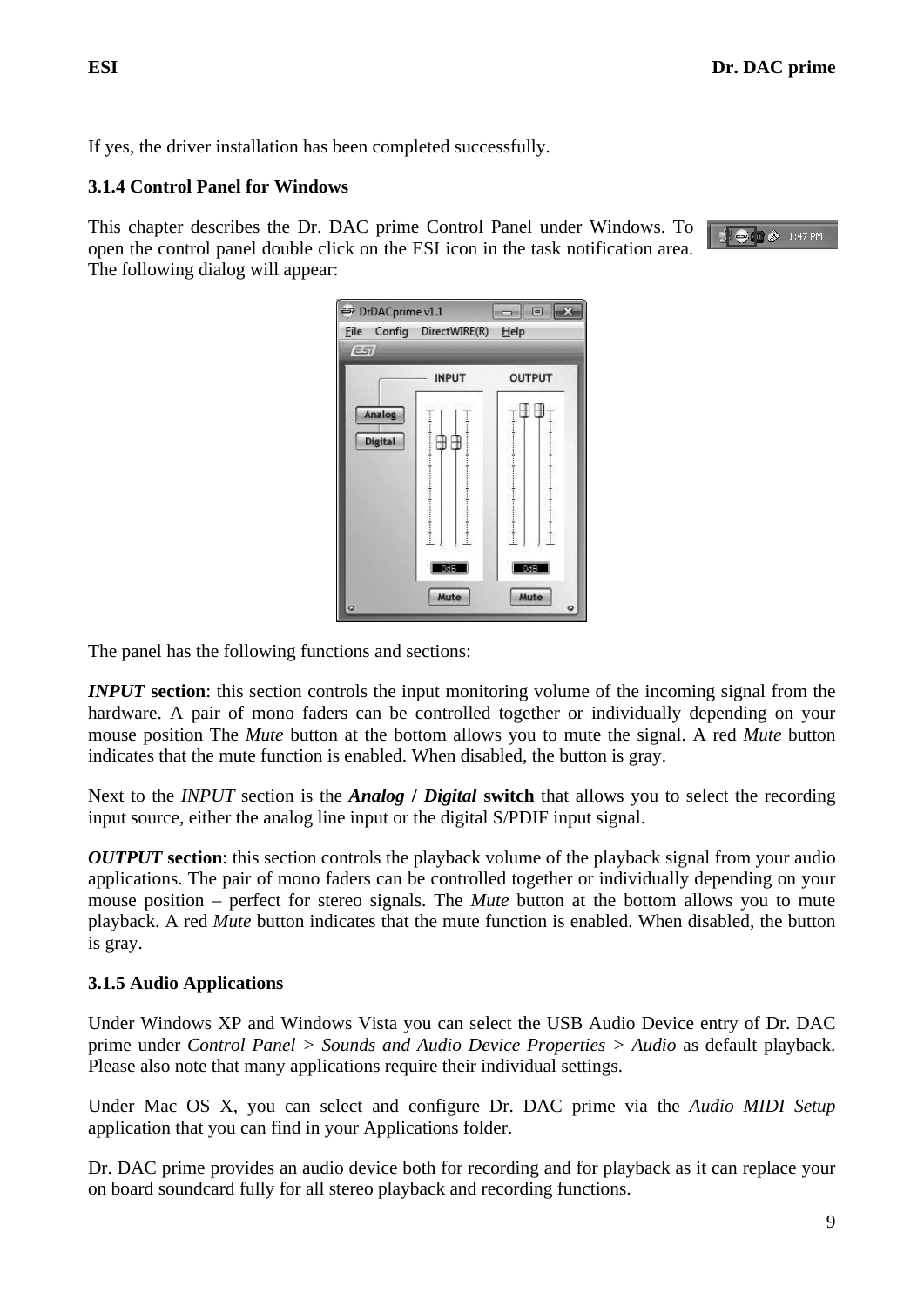#### **3.2 Digital to Analog Converter**

Dr. DAC prime works as a digital to analog converter with extremely high quality.

The digital signal source can either be the optical or coaxial S/PDIF input on the rear panel (the *SOURCE* switch has to be set to *DIGITAL* in that case) or it can be the playback from your audio application when Dr. DAC prime is connected to a computer via USB (in that case, the *SOURCE* switch has to be set to *USB*).

The signal will be sent out through the line output (RCA connectors) on the back panel of Dr. DAC prime and will also be sent through the headphone outputs (see section 3.3).

#### **3.2.1 Fixed Output Level**

Dr. DAC prime has a great feature that ensures to provide the maximum dynamic range of any signal by providing a fixed output level (at the max. possible setting). To activate this, the *LINE OUTPUT LEVEL* switch on the back panel has to be set to *FIX*.

If you are changing the volume of the playback signal, you would typically do this on the amplifier connected to the line output of Dr. DAC prime.

#### **3.2.2 Variable Output Level**

If you need to control the volume directly on Dr. DAC prime (i.e. if you have connected it to active monitoring speakers), you should set the *LINE OUTPUT LEVEL* switch on the back panel to *VAR*. In this case, the playback volume for the line output signal is controlled by the *VOLUME* potentiometer on the front panel.

#### **3.2.3 Mute Function for Line Output**

The *MUTE* switch on the front panel allows you to mute the playback signal temporarily (if set to *ON*) for line output only. The headphone output signal (see section 3.3 for reference) is not affected by this.

#### **3.2.4 192kHz Upsampling**

Dr. DAC prime provides a powerful function to upsample any incoming digital signals to a 192kHz sample rate. To enable the upsampling function, the *UPSAMPLE* switch has to be set to *192kHz*, otherwise to *BYPASS*.

#### **3.3 Headphone Amplifier**

Dr. DAC prime can be used as a powerful headphone amplifier.

It provides two individual headphone outputs on the front panel, one with a 1/4" and one with a 1/8" TRS connector, allowing you to connect any current professional headphone without the use of an adapter. Both headphone outputs send out the same signal and can be used simultaneously.

All input signals (as selected via the *SOURCE* switch on the front panel) are routed to the headphone output. This means you can listed to signals from the *ANALOG*, *USB* and *DIGITAL* inputs, depending on the switch settings.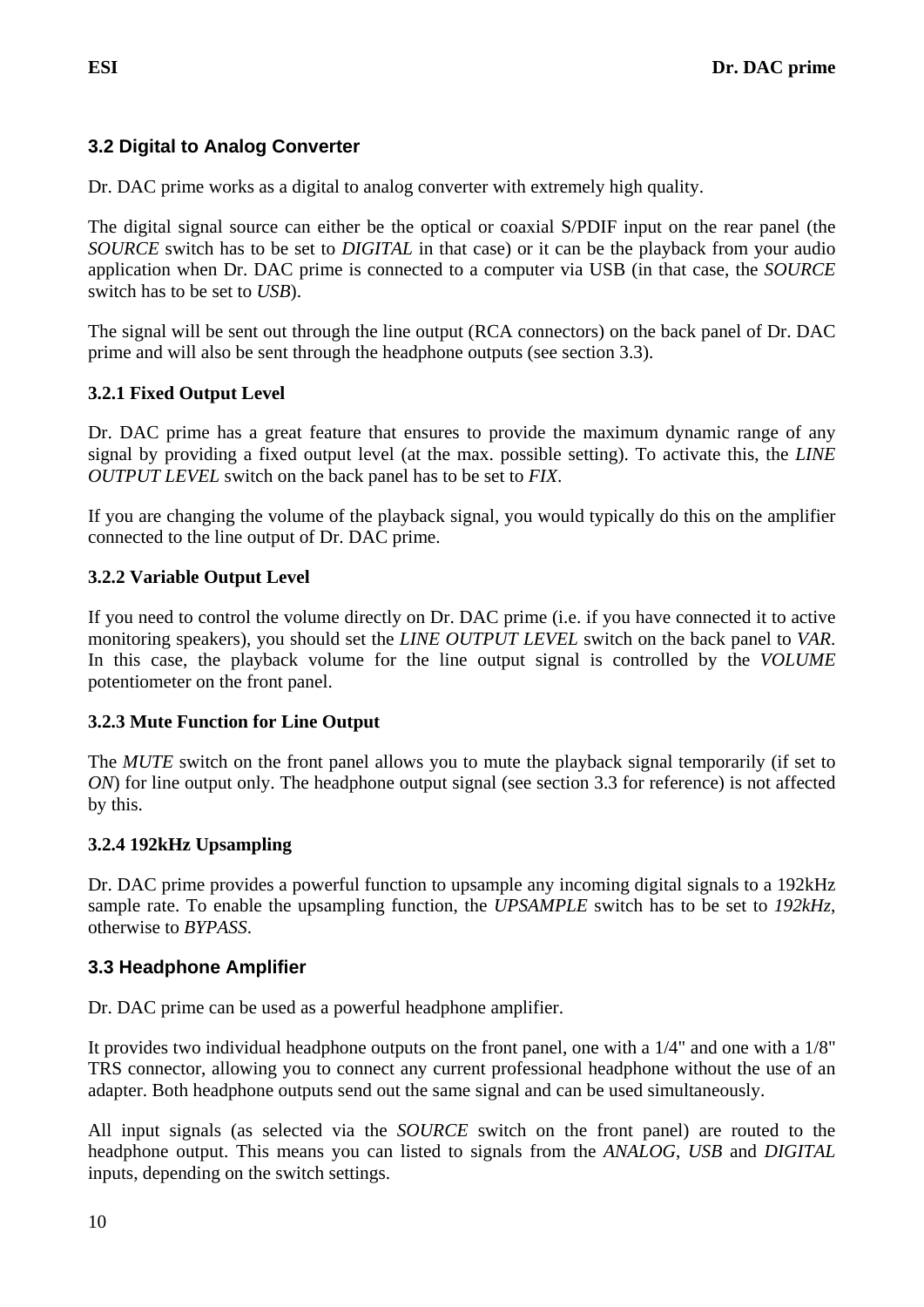The playback volume of the headphone signal can be set using the *VOLUME* potentiometer on the front panel.

### **4. Specifications**

*Device Type:* 

- digital to analog converter
- USB audio interface
- headphone amplifier

#### *Key Specifications and Features:*

- max. 24bit/192khz S/PDIF input: coaxial & optical combo receiver module
	- S/PDIF input => S/PDIF output bypass support
	- S/PDIF input => line & headphone output support
	- S/PDIF input => computer recording support
- max. 24bit/96khz bit-perfect S/PDIF output: coaxial & optical combo transmitter module - USB input => S/PDIF output support
	- AC-3/DTS non-PCM pass thru support (Windows Vista)
- 24bit/192kHz upsampled S/PDIF output (optical & coaxial)
	- USB input => 192kHz S/PDIF output
	- coaxial input => 192kHz S/PDIF output
	- optical input => 192kHz S/PDIF output
- 2 3.5mm mini plug-toslink optical adpters bundled
- TI SRC4382 high-end combo sample rate converter:  $32kHz \sim 192kHz$  input support
- S/PDIF & USB input bypass, 192kHz upsampling support with SRC4382
- +-1ppm 24.576MHz TCXO for S/PDIF input
- Tenor TE7022L USB audio controller
- +-1ppm 12.000MHz TCXO for USB input to S/PDIF / I2S output
- 2 channel line input with RCA connectors
	- line input => line output & headphone output support
	- AKM AK5386 24bit/192kHz ADC (S/N ratio 110dB)
	- 1pc 8pin DIP opamp (S4580P) with socket
- 2 channel line output with RCA connectors
	- anti-pop circuit support
	- Triple opamp fully differential output: 3pcs 8pin DIP opamp (LME49860NA) with socket
	- TI / Burr Brown PCM1796 24bit/192kHz 123dB DAC
- stereo headphone output
	- 6.3mm / 1/4" headphone jack
	- 3.5mm / 1/8" headphone jack
- volume control gain knob
	- fixed line level output FIX
	- variable line level output VAR
	- high-quality analog volume potentiometer
	- aluminum cut volume knob
- line output switch for fixed (FIX) or variable (VAR) output volume
- source selection (USB-ANALOG-DIGITAL switch): 3 position toggle switch with LEDs (green)
- line output mute on/off switch (has no effect on headphone output)